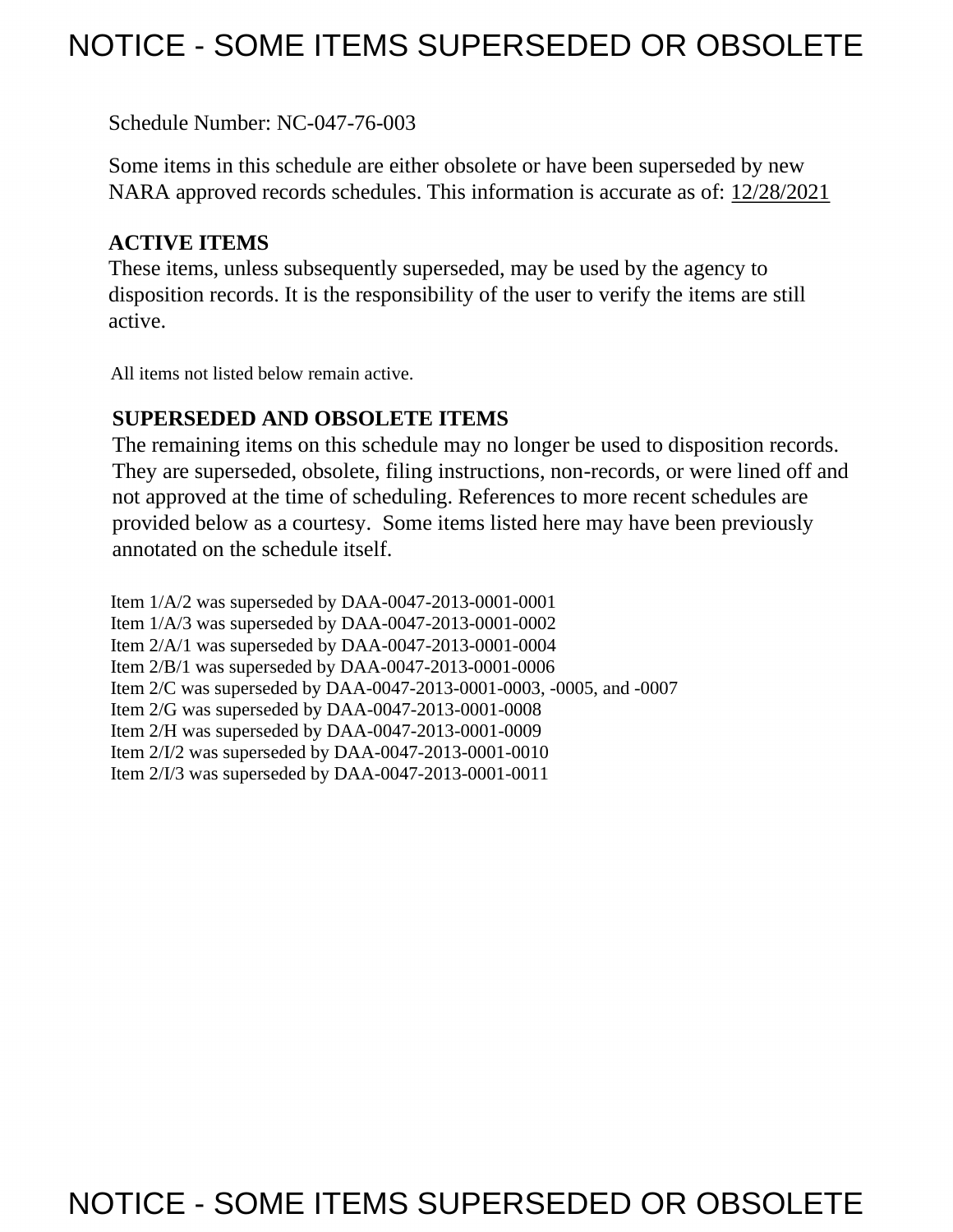| Prescribed by General Services               | Revised November 1951                        |                                                                                                   | <b>REOULST FOR AUTHORITY</b>                                                                                                        |                                                                                                                                                                           |                                                                                              | <b>LEAVE BLANK</b>         |         |                            |
|----------------------------------------------|----------------------------------------------|---------------------------------------------------------------------------------------------------|-------------------------------------------------------------------------------------------------------------------------------------|---------------------------------------------------------------------------------------------------------------------------------------------------------------------------|----------------------------------------------------------------------------------------------|----------------------------|---------|----------------------------|
| Administration<br>GSA Reg. $3-\text{IV}-106$ |                                              |                                                                                                   | TO DISPOSE OF RECORDS                                                                                                               |                                                                                                                                                                           | DATE RECEIVED                                                                                |                            | JOB NO. |                            |
| 115-103                                      |                                              |                                                                                                   | (See Instructions on Reverse)                                                                                                       |                                                                                                                                                                           | JUL 3 1 1975                                                                                 |                            |         |                            |
| TO:                                          |                                              | GENERAL SERVICES ADMINISTRATION,<br>NATIONAL ARCHIVES AND RECORDS SERVICE, WASHINGTON, D.C. 20408 |                                                                                                                                     |                                                                                                                                                                           | DATE APPROVED                                                                                | NC                         |         | 76-                        |
|                                              |                                              | 1. FROM (AGENCY OR ESTABLISHMENT)                                                                 |                                                                                                                                     |                                                                                                                                                                           |                                                                                              | NOTIFICATION TO AGENCY     |         |                            |
|                                              |                                              | Department of Health, Education, and Welfare                                                      |                                                                                                                                     |                                                                                                                                                                           | In accordance with the provisions of 44 U.S.C.                                               |                            |         |                            |
| 2. MAJOR SUBDIVISION                         |                                              |                                                                                                   |                                                                                                                                     |                                                                                                                                                                           | 3303a the disposal request, including amend-<br>ments, is approved except for items that may |                            |         |                            |
|                                              |                                              | Social Security Administration                                                                    |                                                                                                                                     |                                                                                                                                                                           | be stamped "disposal not approved" or<br>"withdrawn" in column 10.                           |                            |         |                            |
| 3. MINOR SUBDIVISION                         |                                              |                                                                                                   |                                                                                                                                     |                                                                                                                                                                           |                                                                                              |                            |         |                            |
|                                              |                                              | Office of the Actuary<br>4. NAME OF PERSON WITH WHOM TO CONFER                                    |                                                                                                                                     | 5. TEL. EXT.                                                                                                                                                              |                                                                                              |                            |         |                            |
| George S. Yamamura                           |                                              |                                                                                                   |                                                                                                                                     | 45770                                                                                                                                                                     | $\boldsymbol{c_{TING}}$                                                                      |                            |         |                            |
|                                              |                                              | 6. CERTIFICATE OF AGENCY REPRESENTATIVE:                                                          |                                                                                                                                     |                                                                                                                                                                           |                                                                                              |                            |         |                            |
|                                              |                                              |                                                                                                   |                                                                                                                                     | I hereby certify that I am authorized to act for the head of this agency in matters pertaining to the disposal of records, and that the records described in this list or |                                                                                              |                            |         |                            |
| schedule of $\rule{1em}{0.15mm}$             |                                              | pages are proposed for disposal for the reason indicated: ("X" only one)                          |                                                                                                                                     |                                                                                                                                                                           |                                                                                              |                            |         |                            |
|                                              | The records have<br>ceased to have suffi-    | в                                                                                                 | The records will cease to have sufficient value                                                                                     |                                                                                                                                                                           |                                                                                              |                            |         |                            |
|                                              | cient value to warrant<br>further retention. | х                                                                                                 | to warrant further retention on the expiration<br>of the period of time indicated or on the occur-<br>rence of the event specified. |                                                                                                                                                                           |                                                                                              |                            |         |                            |
|                                              |                                              |                                                                                                   |                                                                                                                                     |                                                                                                                                                                           |                                                                                              |                            |         |                            |
|                                              |                                              |                                                                                                   |                                                                                                                                     |                                                                                                                                                                           |                                                                                              | SSA Records Officer        |         |                            |
|                                              |                                              |                                                                                                   | Signature of Agency Representative)                                                                                                 |                                                                                                                                                                           |                                                                                              |                            | (Title) |                            |
| 7.<br>ITEM NO.                               |                                              |                                                                                                   | 8. DESCRAPTION OF ITEM<br>(WITH INCLUSIVE DATES OR RETENTION PERIODS)                                                               |                                                                                                                                                                           |                                                                                              | 9.<br>SAMPLE OR<br>JOB NO. |         | 10.<br><b>ACTION TAKEN</b> |
|                                              |                                              |                                                                                                   | Office of the Actuary                                                                                                               | Records Retention and Disposal Schedule                                                                                                                                   |                                                                                              |                            |         |                            |
| Ι.                                           |                                              | GENERAL PROGRAM ADMINISTRATION FILES                                                              |                                                                                                                                     |                                                                                                                                                                           |                                                                                              |                            |         |                            |
|                                              | А.                                           |                                                                                                   |                                                                                                                                     |                                                                                                                                                                           |                                                                                              |                            |         |                            |
|                                              |                                              | Administrative Files                                                                              |                                                                                                                                     |                                                                                                                                                                           |                                                                                              |                            |         |                            |
|                                              |                                              | their assigned functions.                                                                         |                                                                                                                                     | Files created by most offices in the performance of                                                                                                                       |                                                                                              |                            |         |                            |
|                                              |                                              | 1.                                                                                                | relating to office functions.                                                                                                       | Official file copies of outgoing correspondence                                                                                                                           |                                                                                              |                            |         |                            |
|                                              |                                              | 2.<br>by other offices.                                                                           |                                                                                                                                     | Comments on draft reports, studies, and proposals                                                                                                                         |                                                                                              |                            |         |                            |
|                                              |                                              | 3.<br>legislation.                                                                                |                                                                                                                                     | Contributions to and/or comments on proposed                                                                                                                              |                                                                                              |                            |         |                            |
|                                              |                                              | 4.<br>offices.                                                                                    |                                                                                                                                     | Program and management reports, such as overtime<br>and staffing reports, highlights, and other<br>reports prepared to submit data to management                          |                                                                                              |                            |         |                            |
|                                              |                                              |                                                                                                   | year in which dated.                                                                                                                | Destroy 2 years after the close of the calendar                                                                                                                           |                                                                                              |                            |         |                            |
|                                              | B.                                           | Working Files                                                                                     |                                                                                                                                     |                                                                                                                                                                           |                                                                                              |                            |         |                            |
|                                              |                                              |                                                                                                   |                                                                                                                                     | Nonessential working papers retained for reference                                                                                                                        |                                                                                              |                            |         |                            |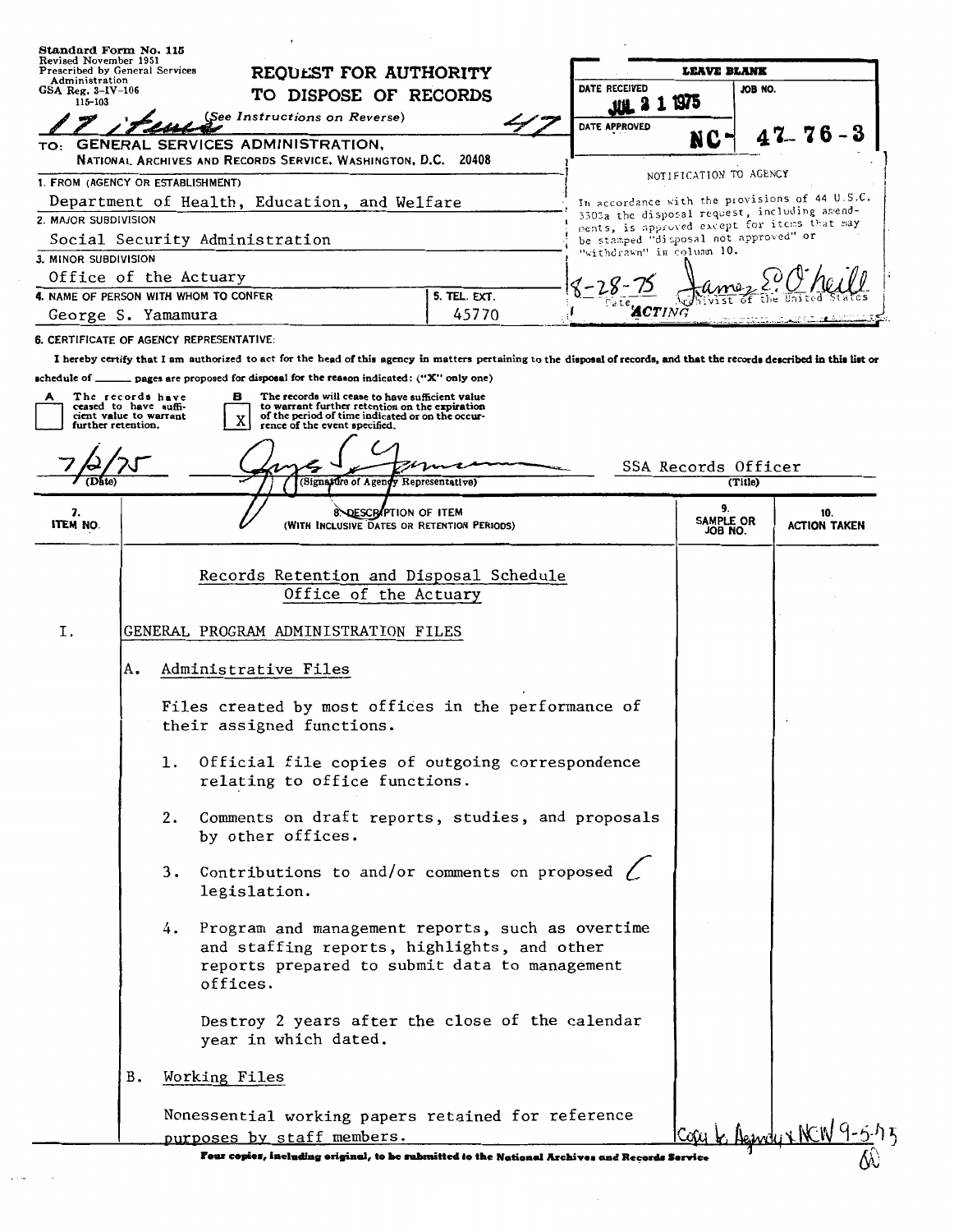

| 7.<br>ITEM NO. | 8. DESCRIPTION OF ITEM<br>(WITH INCLUSIVE DATES OR RETENTION PERIODS)                                                                                                                                                                                                                                                                                                                                                                                                                                                | 9.<br><b>SAMPLE OR</b><br>JOB NO. | 10.<br><b>ACTION TAKEN</b> |
|----------------|----------------------------------------------------------------------------------------------------------------------------------------------------------------------------------------------------------------------------------------------------------------------------------------------------------------------------------------------------------------------------------------------------------------------------------------------------------------------------------------------------------------------|-----------------------------------|----------------------------|
|                | Destroy after 2 years or when no longer needed for<br>reference, whichever is earlier.                                                                                                                                                                                                                                                                                                                                                                                                                               |                                   |                            |
| II.            | ACTUARIAL PROGRAM FILES                                                                                                                                                                                                                                                                                                                                                                                                                                                                                              |                                   |                            |
|                | Reports of the Board of Trustees of the OASI, DI, HI,<br>А.<br>and SMI Trust Funds                                                                                                                                                                                                                                                                                                                                                                                                                                   |                                   |                            |
|                | Annual reports to Congress on the status of the<br>Old-Age and Survivors Insurance (OASI), Disability<br>Insurance (DI), Hospital Insurance (HI), and<br>Supplementary Medical Insurance (SMI) Trust Funds.<br>The reports contain a narrative and statistical<br>summary of trust fund operations for the preceding<br>fiscal year and a projection of their status in<br>coming years. The reports are prepared pursuant to<br>sections 201 (c), 1817 (b), and 1841 (b) of the<br>Social Security Act, as amended. |                                   |                            |
|                | Office Responsible for Preparation of the Report<br>1.                                                                                                                                                                                                                                                                                                                                                                                                                                                               |                                   |                            |
|                | Set aside one printed copy of each report for<br>а.<br>permanent retention. Cut off file after 10<br>years and offer to the National Archives.                                                                                                                                                                                                                                                                                                                                                                       |                                   |                            |
|                | b. Destroy extra copies 10 years after the<br>close of the calendar year in which issued.                                                                                                                                                                                                                                                                                                                                                                                                                            |                                   |                            |
|                | 2. Other Offices                                                                                                                                                                                                                                                                                                                                                                                                                                                                                                     |                                   |                            |
|                | Destroy when superseded, obsolete, or no longer<br>needed for reference.                                                                                                                                                                                                                                                                                                                                                                                                                                             |                                   |                            |
|                | В.<br>Actuarial Studies Files                                                                                                                                                                                                                                                                                                                                                                                                                                                                                        |                                   |                            |
|                | Studies conducted by the Office of the Actuary on<br>various actuarial subjects, such as long-range cost<br>estimates, benefit projections, aged population<br>projections, termination rates, etc. Included are<br>studies issued under the Actuarial Study and Actuarial<br>Note series. Also included are one-time and special<br>studies.                                                                                                                                                                        |                                   |                            |
|                | Office Responsible for Preparation of the Study<br>ı.                                                                                                                                                                                                                                                                                                                                                                                                                                                                |                                   |                            |
|                | Set aside one printed copy of each study for<br>а.<br>permanent retention. Cut off file after 10<br>years and offer to the National Archives.                                                                                                                                                                                                                                                                                                                                                                        |                                   |                            |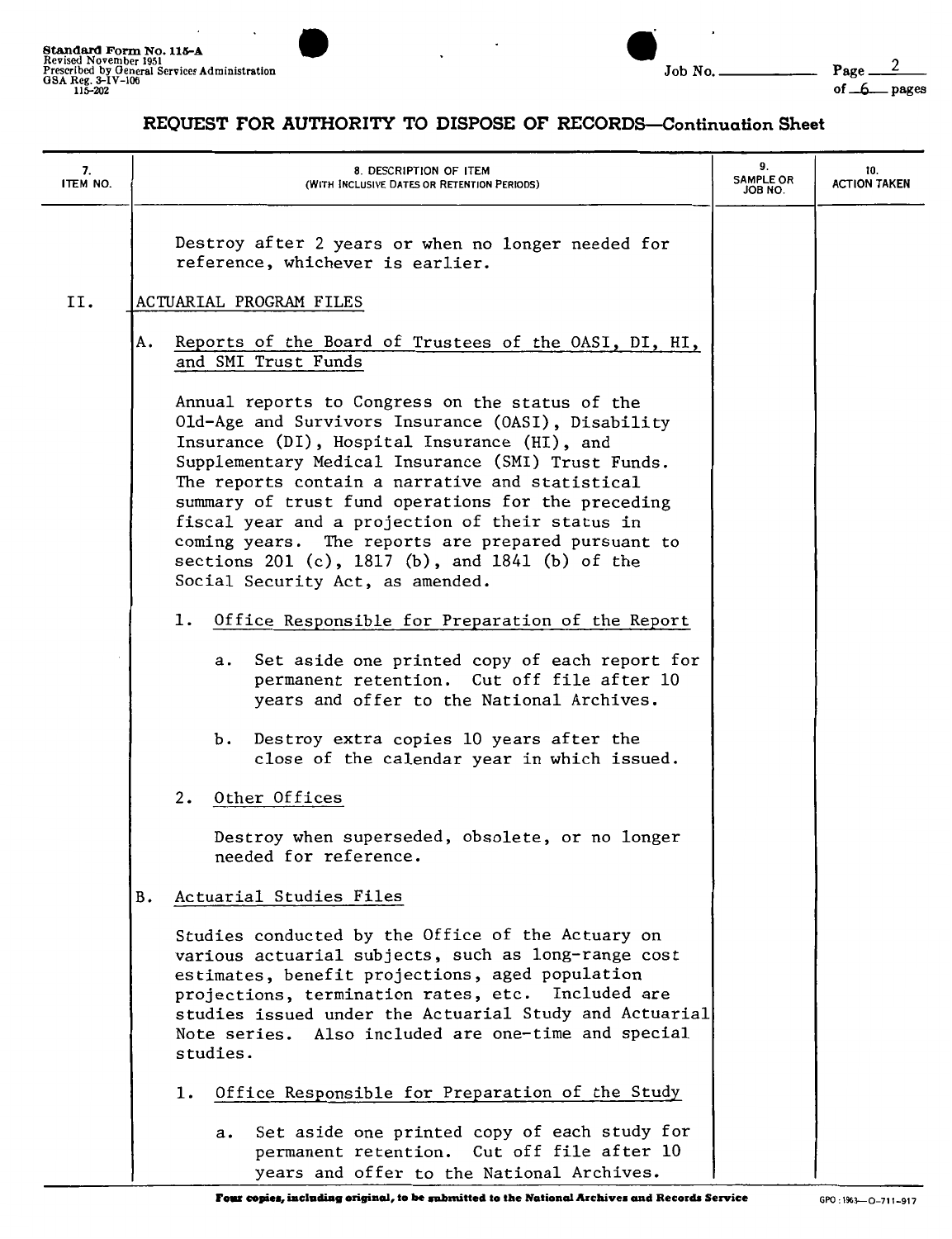



| 7.<br>ITEM NO. | 8. DESCRIPTION OF ITEM<br>(WITH INCLUSIVE DATES OR RETENTION PERIODS)                                                                                                                                                                                                                                                                                                                                               | 9.<br><b>SAMPLE OR</b><br>ON 8OL. | 10.<br><b>ACTION TAKEN</b> |
|----------------|---------------------------------------------------------------------------------------------------------------------------------------------------------------------------------------------------------------------------------------------------------------------------------------------------------------------------------------------------------------------------------------------------------------------|-----------------------------------|----------------------------|
|                | b. Destroy extra copies 10 years after the close<br>of the calendar year in which issued.<br>2.<br>Other Offices                                                                                                                                                                                                                                                                                                    |                                   |                            |
|                | Destroy after 2 years or when no longer needed for<br>reference, whichever is earlier.                                                                                                                                                                                                                                                                                                                              |                                   |                            |
|                | Background Files<br>c.                                                                                                                                                                                                                                                                                                                                                                                              |                                   |                            |
|                | Files accumulated in the preparation, clearance and<br>issuance of actuarial reports and studies.<br>Included<br>are drafts, clearance comments, copies of transmitting<br>letters, and similar documents that contributed to<br>the content of the final product or served as a basis<br>for its issuance. These files are accumulated by the<br>office responsible for the preparation of the report<br>or study. |                                   |                            |
|                | Transfer to the SSA Records Holding Area 2 years after<br>issuance of the final report or study. Destroy 3<br>years thereafter.                                                                                                                                                                                                                                                                                     |                                   |                            |
|                | Statistical Tabulations Records<br>D.                                                                                                                                                                                                                                                                                                                                                                               |                                   |                            |
|                | Computer printouts containing statistical tabulations<br>used in making estimates and projections for various<br>actuarial reports and studies. Included are length-<br>of-stay tabulations, Medicare facilities utilization<br>tabulations, and other statistical listings not<br>specifically identified elsewhere in this schedule.                                                                              |                                   |                            |
|                | Transfer to the SSA Records Holding Area when no<br>longer needed in current operations. Destroy 3 years<br>thereafter.                                                                                                                                                                                                                                                                                             |                                   |                            |
|                | Actuarial Sample Files<br>Е.                                                                                                                                                                                                                                                                                                                                                                                        |                                   |                            |
|                | The sample file contains copies of all billing<br>documents for each aged Medicare beneficiary. The<br>documents are filed in folders by the beneficiary's<br>social security number. They are used in updating<br>length-of-stay statistics.                                                                                                                                                                       |                                   |                            |
|                | Review file on an annual basis and remove folders for<br>deceased beneficiaries. Transfer those folders to the<br>Federal Records Center. Destroy 5 years thereafter.                                                                                                                                                                                                                                               |                                   |                            |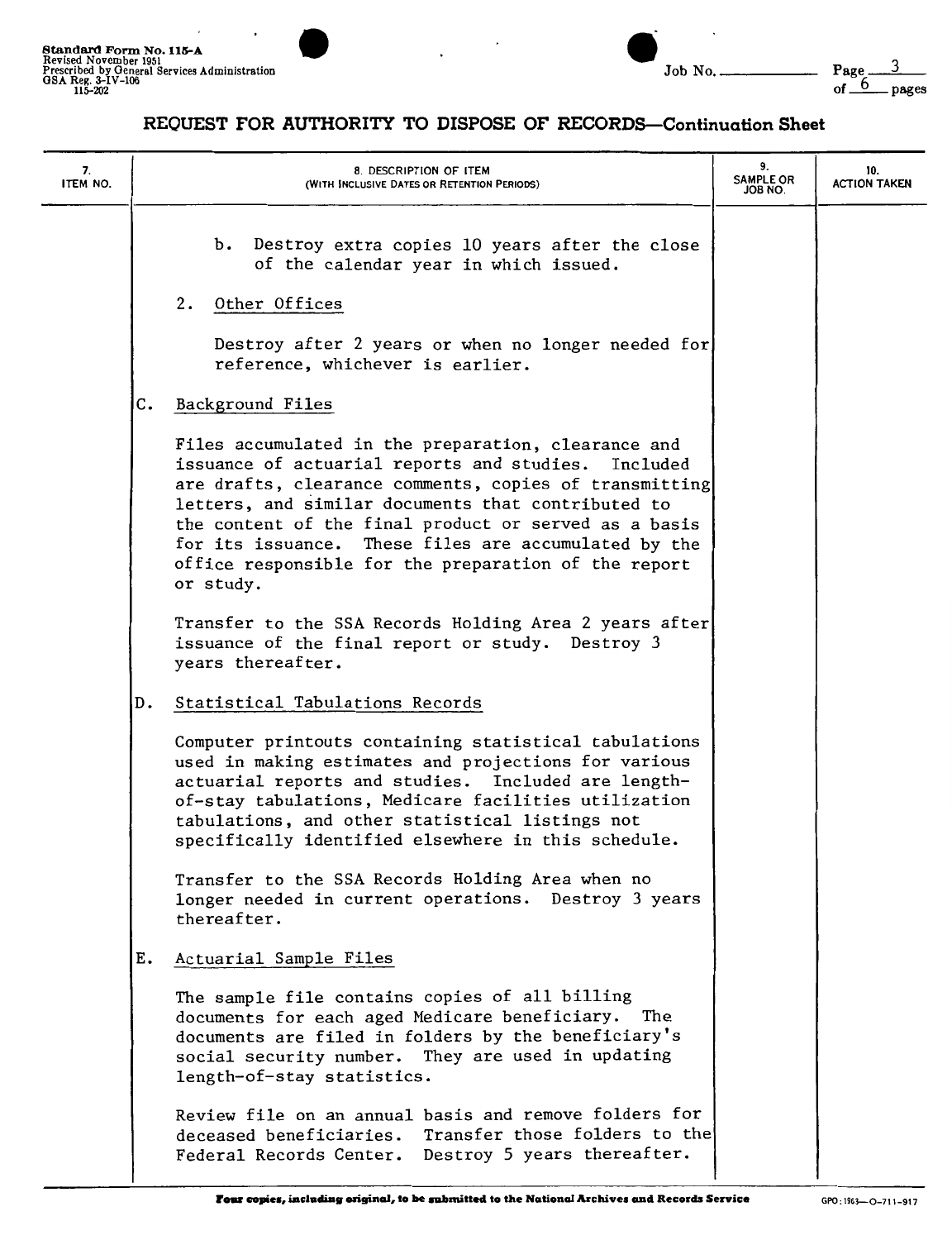$\overline{\phantom{a}}$ 





| 7.<br>ITEM NO. | 8. DESCRIPTION OF ITEM<br>(WITH INCLUSIVE DATES OR RETENTION PERIODS)                                                                                                                                                                                                                                                                                                                                                              | 9.<br><b>SAMPLE OR</b><br>JOB NO. | 10.<br><b>ACTION TAKEN</b> |
|----------------|------------------------------------------------------------------------------------------------------------------------------------------------------------------------------------------------------------------------------------------------------------------------------------------------------------------------------------------------------------------------------------------------------------------------------------|-----------------------------------|----------------------------|
|                | Cost Report Files<br>F.                                                                                                                                                                                                                                                                                                                                                                                                            |                                   |                            |
|                | Copies of Form SSA-2012, Intermediary Report of<br>Provider's Total Medicare Reimbursement for Services<br>During Cost Reporting Period, or its equivalent.<br>The<br>forms are used in making projections of future<br>Medicare program costs. They include data on interim<br>payments based on individual bills, retroactive<br>adjustments to those payments, tentative settlements<br>made, and final settlement after audit. |                                   |                            |
|                | Transfer to the SSA Records Holding Area 2 years<br>after the close of the calendar year in which<br>received. Destroy 3 years thereafter.                                                                                                                                                                                                                                                                                         |                                   |                            |
|                | Actuarial Benefit Statistics<br>G.                                                                                                                                                                                                                                                                                                                                                                                                 |                                   |                            |
|                | Computer tabulations of OASDI benefit statistics used<br>in actuarial estimates, and related procedures.<br>Due<br>to the unpredictable nature of requirements for<br>time series of data in making actuarial estimates, a<br>substantial body of data needs to be retained for<br>occasional reference over a period of years.                                                                                                    |                                   |                            |
|                | Transfer to the SSA Records Holding Area when no<br>longer needed in current operations. After 3 years,<br>transfer to the Federal Records Center. Destroy 10<br>years thereafter.                                                                                                                                                                                                                                                 |                                   |                            |
|                | Continuous Work History Sample<br>н.                                                                                                                                                                                                                                                                                                                                                                                               |                                   |                            |
|                | Computer tabulations of continuous work history<br>sample data.                                                                                                                                                                                                                                                                                                                                                                    |                                   |                            |
|                | Transfer to the SSA Records Holding Area when no<br>longer needed in current operations. Destroy 3<br>years thereafter.                                                                                                                                                                                                                                                                                                            |                                   |                            |
|                | Noncontributory Military Service Reimbursement<br>Ι.<br>Determination Records                                                                                                                                                                                                                                                                                                                                                      |                                   |                            |
| f              | The files described below accumulate as a result of<br>determining additional costs attributable to<br>noncontributory credits for military service before<br>1957 with respect to benefits paid beginning September<br>1, 1950, pursuant to Section 217 (g) of the Social<br>Security Act, as amended. Similarly, they accumulate<br>from determining additional costs attributable to                                            |                                   |                            |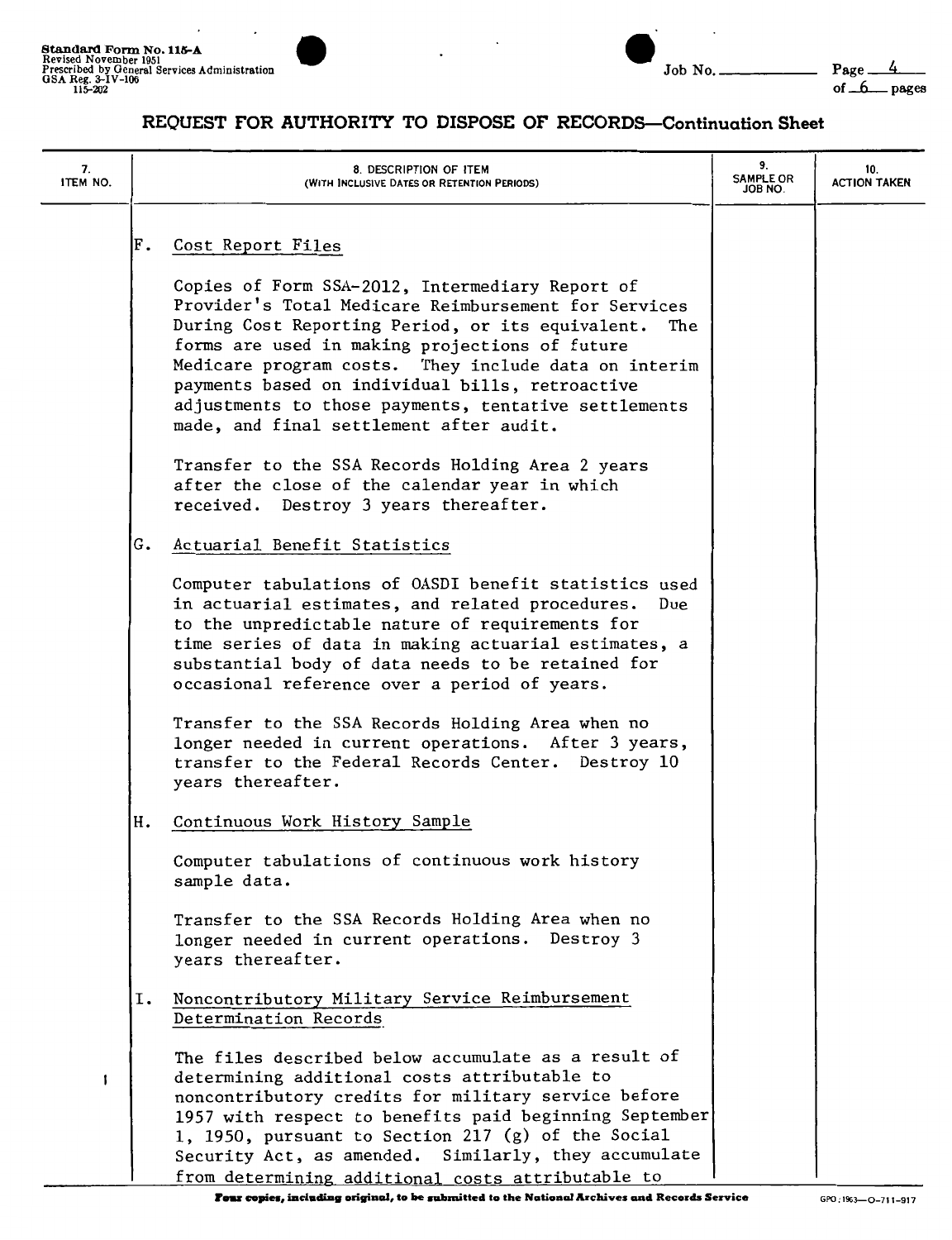$\overline{\phantom{a}}$ 





| 7.<br>ITEM NO. | 8. DESCRIPTION OF ITEM<br>(WITH INCLUSIVE DATES OR RETENTION PERIODS)                                                                                                                                                                                                                                                                                                                                                                                                                                                                                                                                                                                                                                                                                                                                                                                                                                       | 9.<br><b>SAMPLE OR</b><br>JOB NO. | 10.<br><b>ACTION TAKEN</b> |
|----------------|-------------------------------------------------------------------------------------------------------------------------------------------------------------------------------------------------------------------------------------------------------------------------------------------------------------------------------------------------------------------------------------------------------------------------------------------------------------------------------------------------------------------------------------------------------------------------------------------------------------------------------------------------------------------------------------------------------------------------------------------------------------------------------------------------------------------------------------------------------------------------------------------------------------|-----------------------------------|----------------------------|
|                | noncontributory credits for military service performed<br>after 1956, with respect to benefits paid beginning<br>January 1968. In addition, they accumulate from<br>determining additional costs attributable to<br>noncontributory credits for internment of persons of<br>Japanese ancestry during the period December 7, 1941,<br>through December 31, 1946, pursuant to Section 231 of<br>the Act. They are created for the purpose of<br>estimating the amount of reimbursement to the Old-Age<br>and Survivors Insurance Trust Fund, the Disability<br>Insurance Trust Fund, and the Health Insurance Trust<br>Fund from the general revenue of the Treasury.                                                                                                                                                                                                                                         |                                   |                            |
|                | 1. Monthly Benefit and Lump-Sum Death Payment Coding<br>Sheets                                                                                                                                                                                                                                                                                                                                                                                                                                                                                                                                                                                                                                                                                                                                                                                                                                              |                                   |                            |
|                | These files consist of Forms SSA-1287, Noncontri-<br>butory Military Service Reimbursement Determina-<br>tion of Monthly Benefits, or equivalent forms.<br>They are used to record the amount of the benefit<br>paid for each month in the period, the amount<br>that would have been paid if noncontributory<br>military service credits had not been used, and<br>the amount of the benefit payment attributable<br>to the noncontributory military service credits.<br>Also included are Forms SSA-1288, Noncontributary<br>Military Service Reimbursement Determination of<br>Lump-Sum Death Payments, or equivalent forms.<br>These forms are used to record the amount of the<br>lump-sum death payment, the amount that would<br>have been paid if noncontributory military service<br>credits had not been used, and the amount<br>attributable to the noncontributory military<br>service credits. |                                   |                            |
|                | Transfer to the SSA Records Holding Area after<br>reimbursement determination has been completed.<br>Destroy 1 year thereafter.                                                                                                                                                                                                                                                                                                                                                                                                                                                                                                                                                                                                                                                                                                                                                                             |                                   |                            |
|                | Detailed Reimbursement Listings<br>2.<br>These files consist of computer listings showing<br>data contained in the reimbursement records<br>prepared from the monthly benefit and lump-sum<br>coding sheets, on an individual beneficiary basis.                                                                                                                                                                                                                                                                                                                                                                                                                                                                                                                                                                                                                                                            |                                   |                            |
|                | Transfer to Federal Records Center when no longer<br>needed in current operations. Destroy 10 years                                                                                                                                                                                                                                                                                                                                                                                                                                                                                                                                                                                                                                                                                                                                                                                                         |                                   |                            |